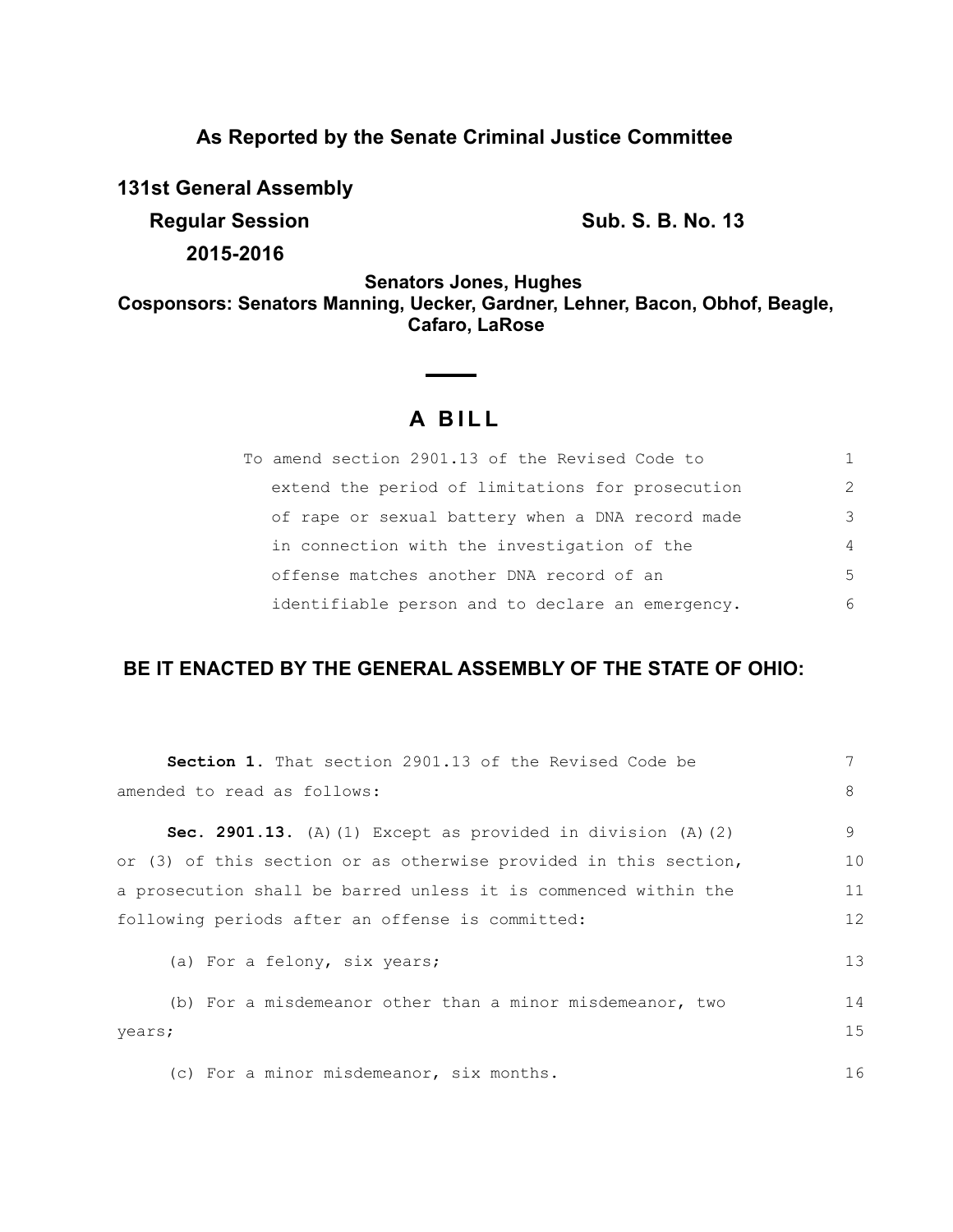former section 2907.12 of the Revised Code;

(2) There is no period of limitation for the prosecution of a violation of section 2903.01 or 2903.02 of the Revised Code. (3) Except as otherwise provided in divisions (B) to  $(H)$ (J) of this section, a prosecution of any of the following offenses shall be barred unless it is commenced within twenty years after the offense is committed: (a) A violation of section 2903.03, 2903.04, 2905.01, 2905.32, 2907.02, 2907.03, 2907.04, 2907.05, 2907.21, 2909.02, 2909.22, 2909.23, 2909.24, 2909.26, 2909.27, 2909.28, 2909.29, 2911.01, 2911.02, 2911.11, 2911.12, or 2917.02 of the Revised Code, a violation of section 2903.11 or 2903.12 of the Revised Code if the victim is a peace officer, a violation of section 2903.13 of the Revised Code that is a felony, or a violation of 17 18 19 20 21 22 23 24 25 26 27 28 29 30

(b) A conspiracy to commit, attempt to commit, or complicity in committing a violation set forth in division (A) (3)(a) of this section. 32 33 34

(B)(1) Except as otherwise provided in division (B)(2) of this section, if the period of limitation provided in division (A)(1) or (3) of this section has expired, prosecution shall be commenced for an offense of which an element is fraud or breach of a fiduciary duty, within one year after discovery of the offense either by an aggrieved person, or by the aggrieved person's legal representative who is not a party to the offense. 35 36 37 38 39 40 41

(2) If the period of limitation provided in division (A) (1) or (3) of this section has expired, prosecution for a violation of section 2913.49 of the Revised Code shall be commenced within five years after discovery of the offense 42 43 44 45

31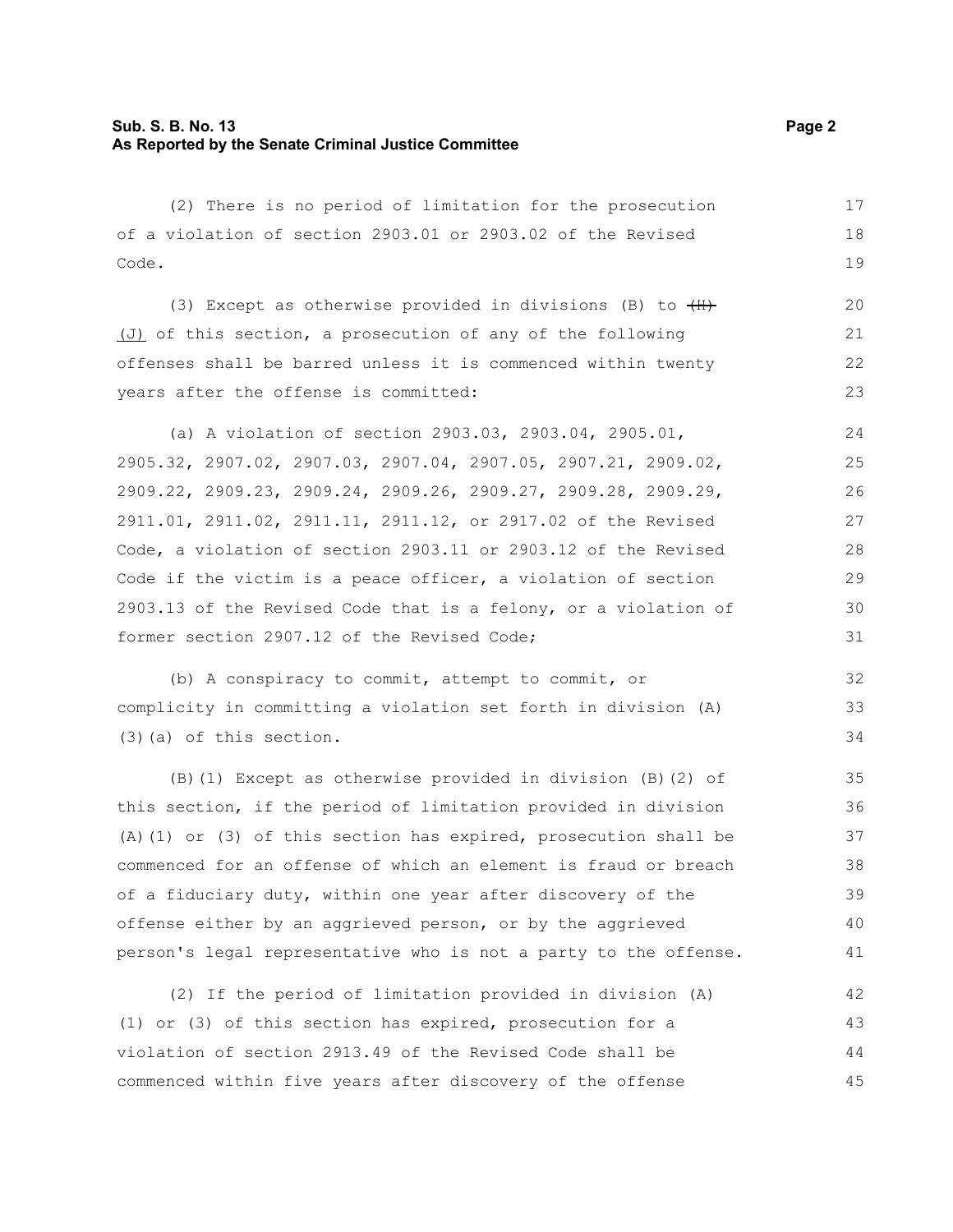#### **Sub. S. B. No. 13 Page 3 As Reported by the Senate Criminal Justice Committee**

either by an aggrieved person or the aggrieved person's legal representative who is not a party to the offense. (C)(1) If the period of limitation provided in division (A)(1) or (3) of this section has expired, prosecution shall be commenced for the following offenses during the following specified periods of time: (a) For an offense involving misconduct in office by a public servant, at any time while the accused remains a public servant, or within two years thereafter; (b) For an offense by a person who is not a public servant but whose offense is directly related to the misconduct in office of a public servant, at any time while that public servant remains a public servant, or within two years thereafter. (2) As used in this division: (a) An "offense is directly related to the misconduct in office of a public servant" includes, but is not limited to, a violation of section 101.71, 101.91, 121.61 or 2921.13, division (F) or (H) of section 102.03, division (A) of section 2921.02, division (A) or (B) of section 2921.43, or division (F) or (G) of section 3517.13 of the Revised Code, that is directly related to an offense involving misconduct in office of a public servant. (b) "Public servant" has the same meaning as in section 2921.01 of the Revised Code. 46 47 48 49 50 51 52 53 54 55 56 57 58 59 60 61 62 63 64 65 66 67 68 69 70

(D)(1) If a DNA record made in connection with the criminal investigation of the commission of a violation of section 2907.02 or 2907.03 of the Revised Code is determined to match another DNA record that is of an identifiable person and 71 72 73 74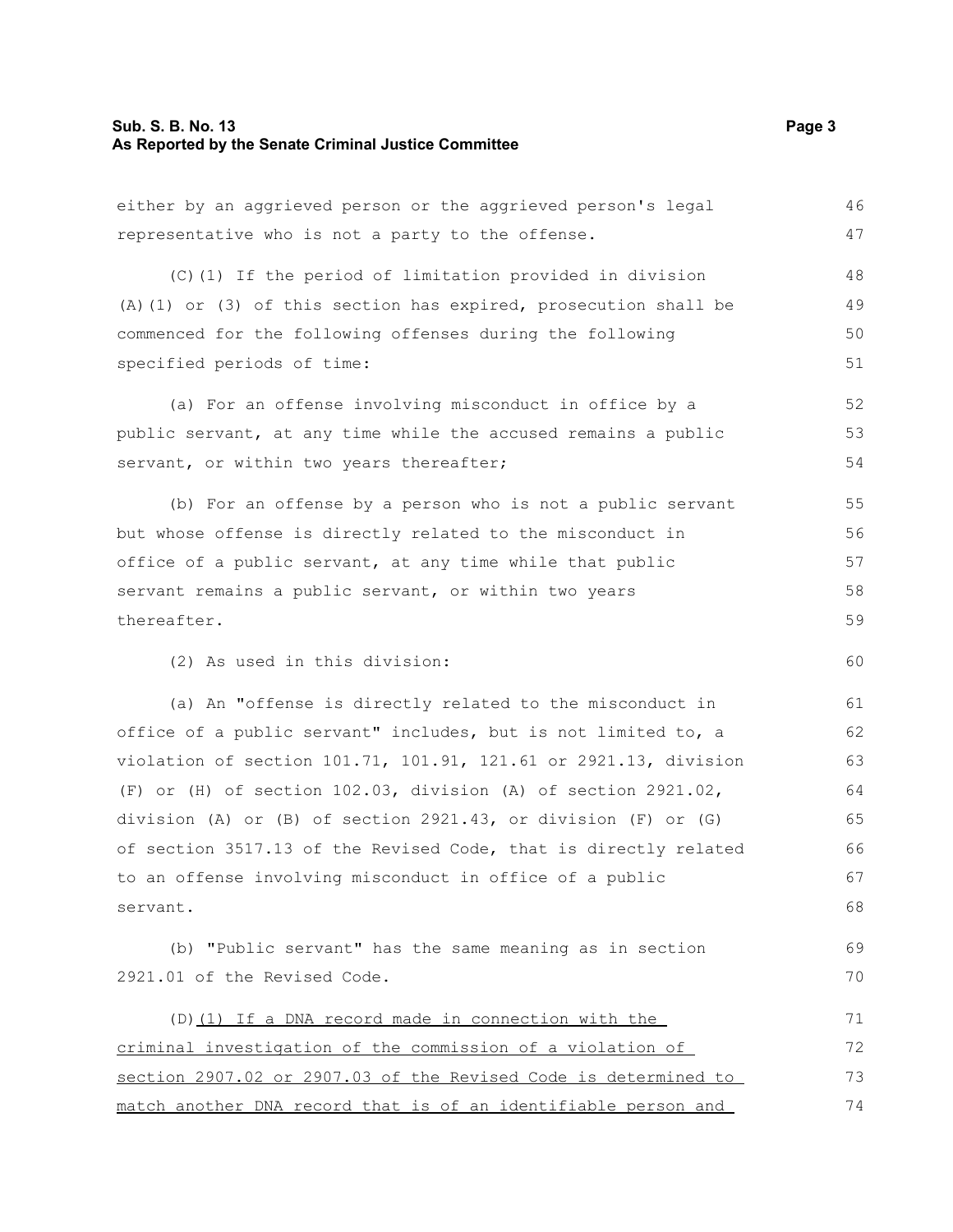### **Sub. S. B. No. 13 Page 4 As Reported by the Senate Criminal Justice Committee**

| if the time of the determination is later than twenty years      | 75  |
|------------------------------------------------------------------|-----|
| after the offense is committed, prosecution of that person for a | 76  |
| violation of the section may be commenced within five years      | 77  |
| after the determination.                                         | 78  |
| (2) If a DNA record made in connection with the criminal         | 79  |
| investigation of the commission of a violation of section        | 80  |
| 2907.02 or 2907.03 of the Revised Code is determined to match    | 81  |
| another DNA record that is of an identifiable person and if the  | 82  |
| time of the determination is within twenty years after the       | 83  |
| offense is committed, prosecution of that person for a violation | 84  |
| of the section may be commenced within the longer of twenty      | 85  |
| years after the offense is committed or five years after the     | 86  |
| determination.                                                   | 87  |
| (3) As used in this division, "DNA record" has the same          | 88  |
| meaning as in section 109.573 of the Revised Code.               | 89  |
| (E) An offense is committed when every element of the            | 90  |
| offense occurs. In the case of an offense of which an element is | 91  |
| a continuing course of conduct, the period of limitation does    | 92  |
| not begin to run until such course of conduct or the accused's   | 93  |
| accountability for it terminates, whichever occurs first.        | 94  |
| $\overline{E}$ (F) A prosecution is commenced on the date an     | 95  |
| indictment is returned or an information filed, or on the date a | 96  |
| lawful arrest without a warrant is made, or on the date a        | 97  |
| warrant, summons, citation, or other process is issued,          | 98  |
| whichever occurs first. A prosecution is not commenced by the    | 99  |
| return of an indictment or the filing of an information unless   | 100 |
| reasonable diligence is exercised to issue and execute process   | 101 |
| on the same. A prosecution is not commenced upon issuance of a   | 102 |
| warrant, summons, citation, or other process, unless reasonable  | 103 |
| diligence is exercised to execute the same.                      | 104 |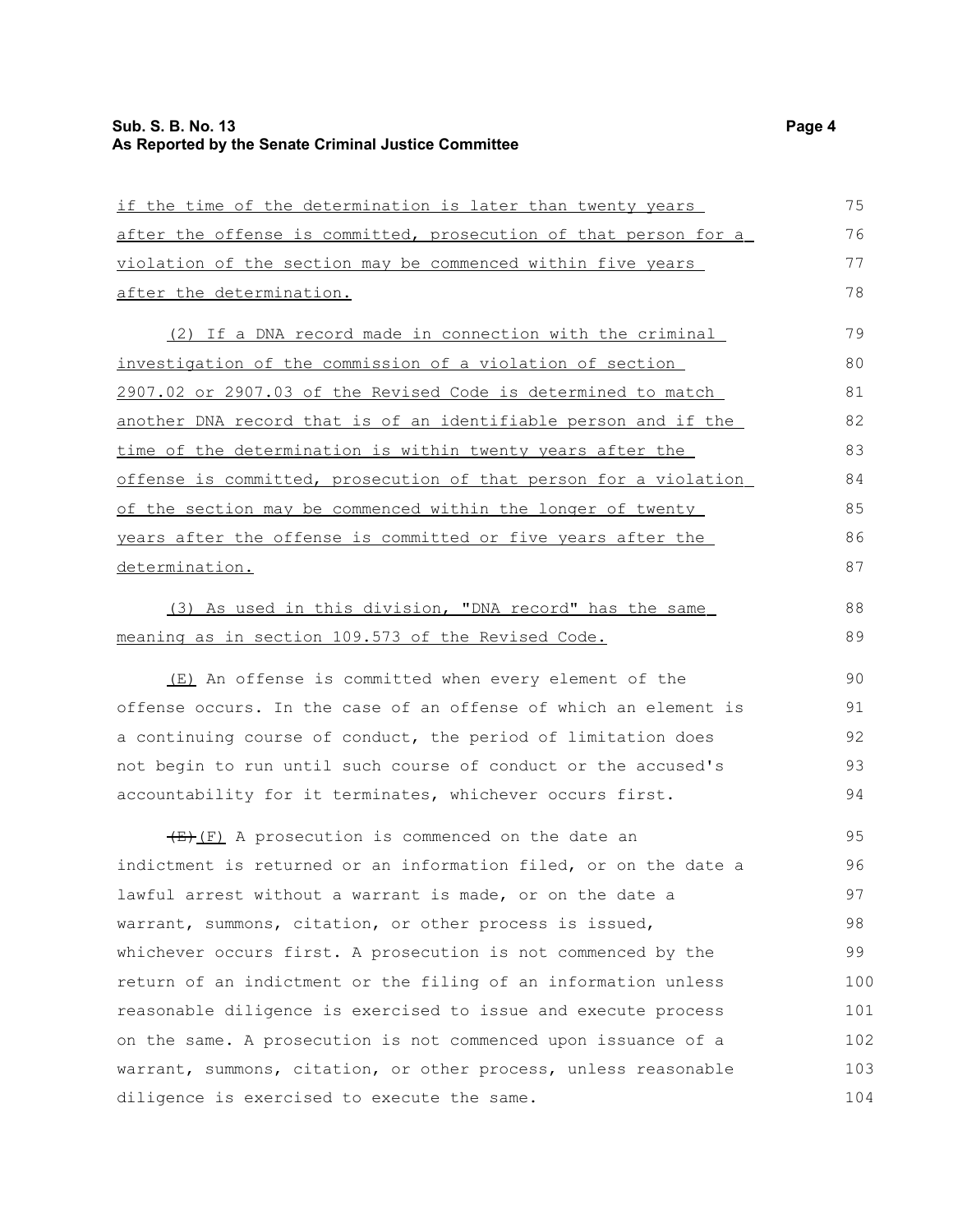#### **Sub. S. B. No. 13 Page 5 As Reported by the Senate Criminal Justice Committee**

 $(F)$  (G) The period of limitation shall not run during any time when the corpus delicti remains undiscovered.  $\left( \bigoplus \n\begin{array}{c} H \end{array} \right)$  The period of limitation shall not run during any time when the accused purposely avoids prosecution. Proof that the accused departed this state or concealed the accused's identity or whereabouts is prima-facie evidence of the accused's purpose to avoid prosecution.  $(H)$ (I) The period of limitation shall not run during any time a prosecution against the accused based on the same conduct 105 106 107 108 109 110 111 112 113

is pending in this state, even though the indictment, information, or process that commenced the prosecution is quashed or the proceedings on the indictment, information, or process are set aside or reversed on appeal. 114 115 116 117

 $(H+(J))$  The period of limitation for a violation of any provision of Title XXIX of the Revised Code that involves a physical or mental wound, injury, disability, or condition of a nature that reasonably indicates abuse or neglect of a child under eighteen years of age or of a mentally retarded, developmentally disabled, or physically impaired child under twenty-one years of age shall not begin to run until either of the following occurs: 118 119 120 121 122 123 124 125

(1) The victim of the offense reaches the age of majority. 126

(2) A public children services agency, or a municipal or county peace officer that is not the parent or guardian of the child, in the county in which the child resides or in which the abuse or neglect is occurring or has occurred has been notified that abuse or neglect is known, suspected, or believed to have occurred. 127 128 129 130 131 132

 $\overline{(d)}$  (K) As used in this section, "peace officer" has the

133